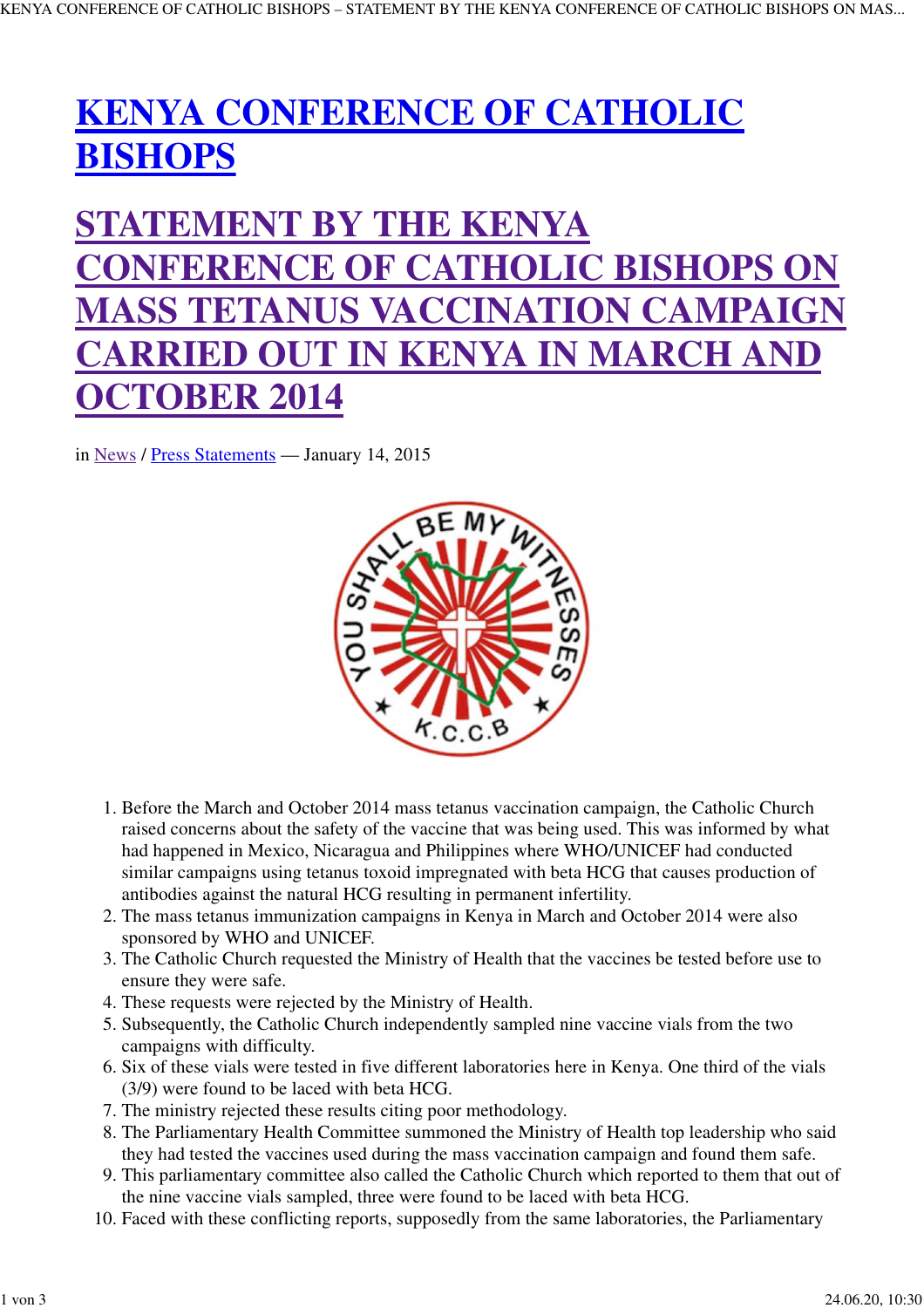Health Committee asked that a joint committee of experts from the Ministry of Health and the Catholic Church be formed.

- 11. The work of the joint committee was to test the vials the Catholic Church and the Ministry of Health had earlier sampled and tested. The testing was to be done in a mutually selected laboratory and the results be communicated to Kenyans.
- 12. When the joint MoH/KCCB committee convened, the Catholic Church brought the nine vials in their custody; seven of them opened during prior testing and two unopened.
- 13. To the shock of the joint committee, the Ministry of Health did not have prior sampled vials that it had claimed to have tested. They did not also have laboratory results from such prior testing. It is not a wonder therefore that all their vials were closed.
- 14. The nine vials from the Catholic Church were tested by the joint KCCB/MOH committee of experts using the most modern and sophisticated method called High Performance Liquid Chromatography (HPLC)
- 15. Three of the nine vials tested were found to be laced with beta HCG.
- 16. Ten vials presented by the Ministry of Health from its vaccine stores were also tested and found to be free of beta HCG. These results were completed by the testing laboratory on  $4<sup>th</sup>$  January 2015.
- 17. On 5th and 6<sup>th</sup> January 2015, the testing laboratory persistently called the joint KCCB/MOH committee of experts wanting to present the results but the Ministry of Health showed great resistance to receiving these results.
- 18. It was only on 8thJanuary 2015 after the KCCB chairman threatened to withdraw from the joint committee that the Ministry of Health requested for an extra day. On the same day, the Ministry of Health submitted 40 vials to the laboratory from their vaccine stores for testing, without consulting or seeking the approval of the joint KCCB/MOH committee. The results of these 40 vials were loaded onto the previously completed results of 19 vials from the joint committee.
- 19. This was aimed at creating a dilution and bias of the 3 vials that were positive out of 9.

*In view of these facts, we the Catholic Bishops of Kenya, wish to reiterate that the vaccines used for the mass tetanus vaccination campaigns in March and October 2014 contained some vials laced with beta HCG.* 

*It is worth noting that only the Catholic Church had collected samples during the actual March and October 2014 tetanus vaccination campaigns.* 

*We insist that no further mass tetanus vaccination campaigns should be undertaken in Kenya before the vaccines have been appropriately tested and proven to be safe.*

**Signed by:**

**His Eminence, John Cardinal Njue**

**Chairman, Kenya Conference of Catholic Bishops**

| <b>Rt. Rev. Philip Anyolo</b>           | Vice Chairman (KCCB) Homa Bay |
|-----------------------------------------|-------------------------------|
| <b>Most Rev. Zacchaeus Okoth</b>        | Kisumu                        |
| <b>Most Rev. Peter Kairo</b>            | Nyeri                         |
| <b>Rt. Rev. Philip Sulumeti</b>         | Kakamega                      |
| <b>Rt. Rev. Paul Darmanin</b>           | Garissa                       |
| <b>Rt. Rev. Cornelius K. Arap Korir</b> | Eldoret                       |